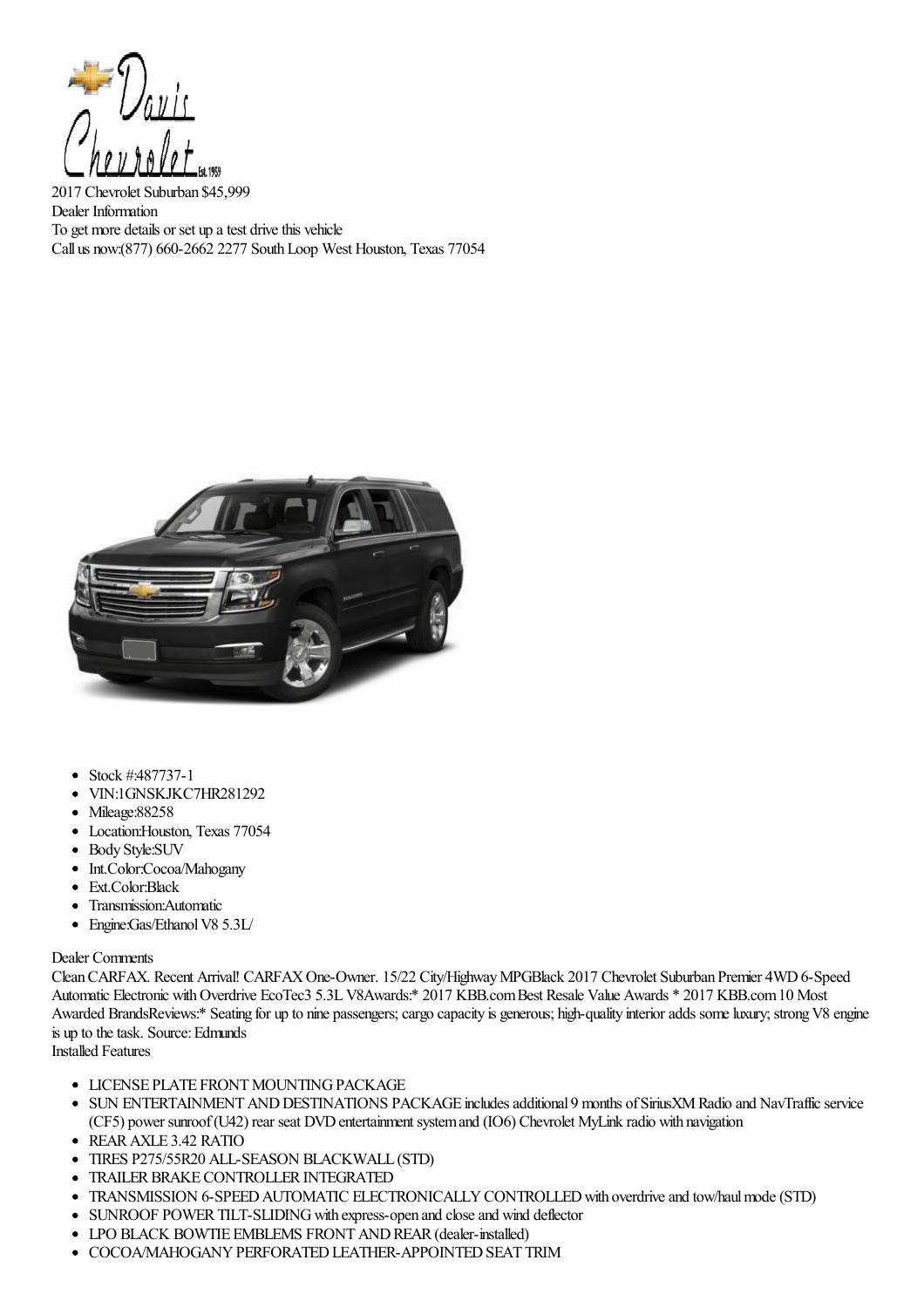- PAINT SCHEME SOLID APPLICATION
- ENGINE 5.3LV8 ECOTEC3 WITHACTIVE FUELMANAGEMENTDIRECT INJECTION ANDVARIABLEVALVE TIMING  $\bullet$ includes aluminum block construction (355 hp [265 kW]  $\omega$  5600 rpm 383 lb-ft of torque [518 N-m]  $\omega$  4100 rpm) (STD)
- TRANSFER CASE ACTIVE 2-SPEED ELECTRONIC AUTOTRAC with rotary controls includes neutral position for dinghy towing
- MAX TRAILERING PACKAGE (Includes (GU6) 3.42 rear axle ratio and (JL1) Trailer brake controller. 4WD models also includes (NQH) 2-speed active Transfer case.)
- ASSIST STEPS POWER-RETRACTABLE with bright accent strip and perimeter lighting  $\bullet$
- $\bullet$ DVD SCREEN THIRD ROW
- HEAD-UP DISPLAY INCLUDES DIGITAL MULTI-FUNCTION READOUTS
- BLACK
- WHEELS 20 X 9 (50.8 CM X 22.9 CM) CHROME
- SEATS FRONT BUCKET WITH PERFORATED LEATHER-APPOINTED HEATED AND VENTED SEAT CUSHIONS 12-way power driver and passenger seat includes 6-way power cushions driver seat 2-position memory 4-way power lumbar control and power recline(STD)
- ENTERTAINMENT SYSTEM REAR SEAT BLU-RAY/DVD with remote control overhead display Wi-Fi wireless projection capability four 2-channel wireless digital headphones auxiliary HDMI/MHL audio/video input and 2 USB ports
- PREMIER PREFERRED EQUIPMENT GROUP Includes Standard Equipment
- AUDIO SYSTEM CHEVROLET MYLINK RADIO WITH NAVIGATION AND 8 DIAGONAL COLOR TOUCH-SCREEN AM/FM stereo with seek-and-scan and digital clock includes Bluetooth streaming audio for music and select phones; voice-activated technology for radio and phone; and Shop with the ability to browse select and install apps to your vehicle. You can customize your content with audio weather and more; featuring Apple CarPlay and Android Auto capability for compatible phone; 5 USB ports and 1 auxiliary jack (STD)
- Lane Departure Warning
- Lane Keeping Assist
- Front Collision Mitigation
- Front Collision Warning
- Automatic Highbeams
- Active Suspension
- Engine Immobilizer
- Keyless Start
- Locking/Limited Slip Differential
- Four Wheel Drive
- Tow Hitch
- Power Steering
- Tires Front Performance
- Tires Rear Performance
- Conventional Spare Tire
- Conventional Spare Tire
- Running Boards/Side Steps
- HID headlights
- Automatic Highbeams
- Fog Lamps
- Heated Mirrors
- Power Mirror(s)
- Integrated Turn Signal Mirrors
- Power Folding Mirrors
- Privacy Glass
- Intermittent Wipers
- Variable Speed Intermittent Wipers
- Rain Sensing Wipers
- Remote Trunk Release  $\bullet$
- Power Liftgate
- AM/FM Stereo
- Navigation System
- MP3 Player
- Bluetooth Connection
- AuxiliaryAudio Input
- Smart Device Integration
- CD Player
- MP3 Player
- Premium Sound System
- HD Radio
- Bluetooth Connection
- Telematics
- WiFi Hotspot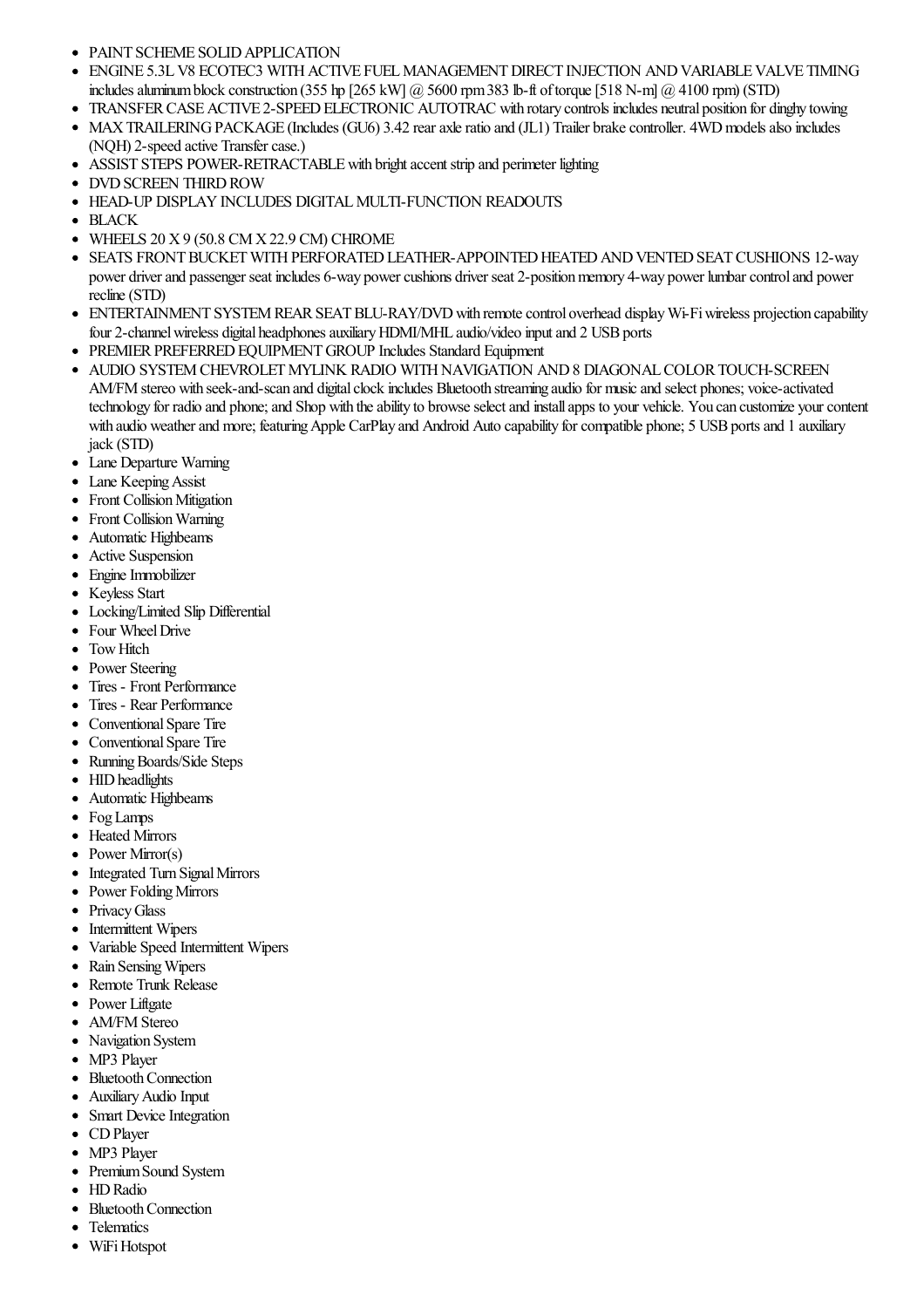- Requires Subscription  $\bullet$
- Power Driver Seat  $\bullet$
- $\bullet$ Power Passenger Seat
- $\bullet$ Bucket Seats
- Driver Adjustable Lumbar
- Passenger Adjustable Lumbar  $\bullet$
- Seat Memory  $\bullet$
- $\bullet$ Leather Seats
- $\bullet$ Power Passenger Seat
- $\bullet$ Heated Front Seat(s)
- Cooled Front Seat(s)  $\bullet$
- Mirror Memory  $\bullet$
- $\bullet$ Seat Memory
- $\bullet$ Bucket Seats
- Rear Bucket Seats  $\bullet$
- $\bullet$ Heated Rear Seat(s)
- 3rd RowSeat  $\bullet$
- Pass-Through Rear Seat  $\bullet$
- $\bullet$ AuxiliaryAudio Input
- Floor Mats  $\bullet$
- Adjustable SteeringWheel  $\bullet$
- $\bullet$ Leather SteeringWheel
- Heated Steering Wheel  $\bullet$
- $\bullet$ Cruise Control
- Steering Wheel Audio Controls  $\bullet$
- $\bullet$ Power Door Locks
- Keyless Entry
- Power Door Locks  $\bullet$
- $\bullet$ Remote Engine Start
- Cruise Control  $\bullet$
- UniversalGarage Door Opener  $\bullet$
- Adjustable Pedals  $\bullet$
- $\bullet$ Security System
- Power Windows  $\bullet$
- Climate Control  $\bullet$
- $\bullet$ Multi-Zone A/C
- A/C  $\bullet$
- $\bullet$  Rear A/C
- Rear Defrost
- Auto-Dimming Rearview Mirror  $\bullet$
- $\bullet$ Front Reading Lamps
- Rear ReadingLamps  $\bullet$
- Daytime Running Lights  $\bullet$
- Automatic Headlights  $\bullet$
- ABS  $\bullet$
- 4-Wheel Disc Brakes  $\bullet$
- Brake Assist  $\bullet$
- $\bullet$ TractionControl
- StabilityControl  $\bullet$
- Brake Assist  $\bullet$
- $\bullet$ Driver Restriction Features
- Driver Air Bag  $\bullet$
- Passenger Air Bag  $\bullet$
- Front Side Air Bag
- $\bullet$ Front Head Air Bag
- $\bullet$ Rear Head Air Bag
- Passenger Air Bag Sensor  $\bullet$
- $\bullet$ **Telematics**
- Navigation fromTelematics  $\bullet$
- Requires Subscription  $\bullet$
- Front Collision Mitigation  $\bullet$
- $\bullet$ Front Collision Warning
- $\bullet$ Rear Parking Aid
- Back-Up Camera  $\bullet$
- Cross-Traffic Alert $\bullet$